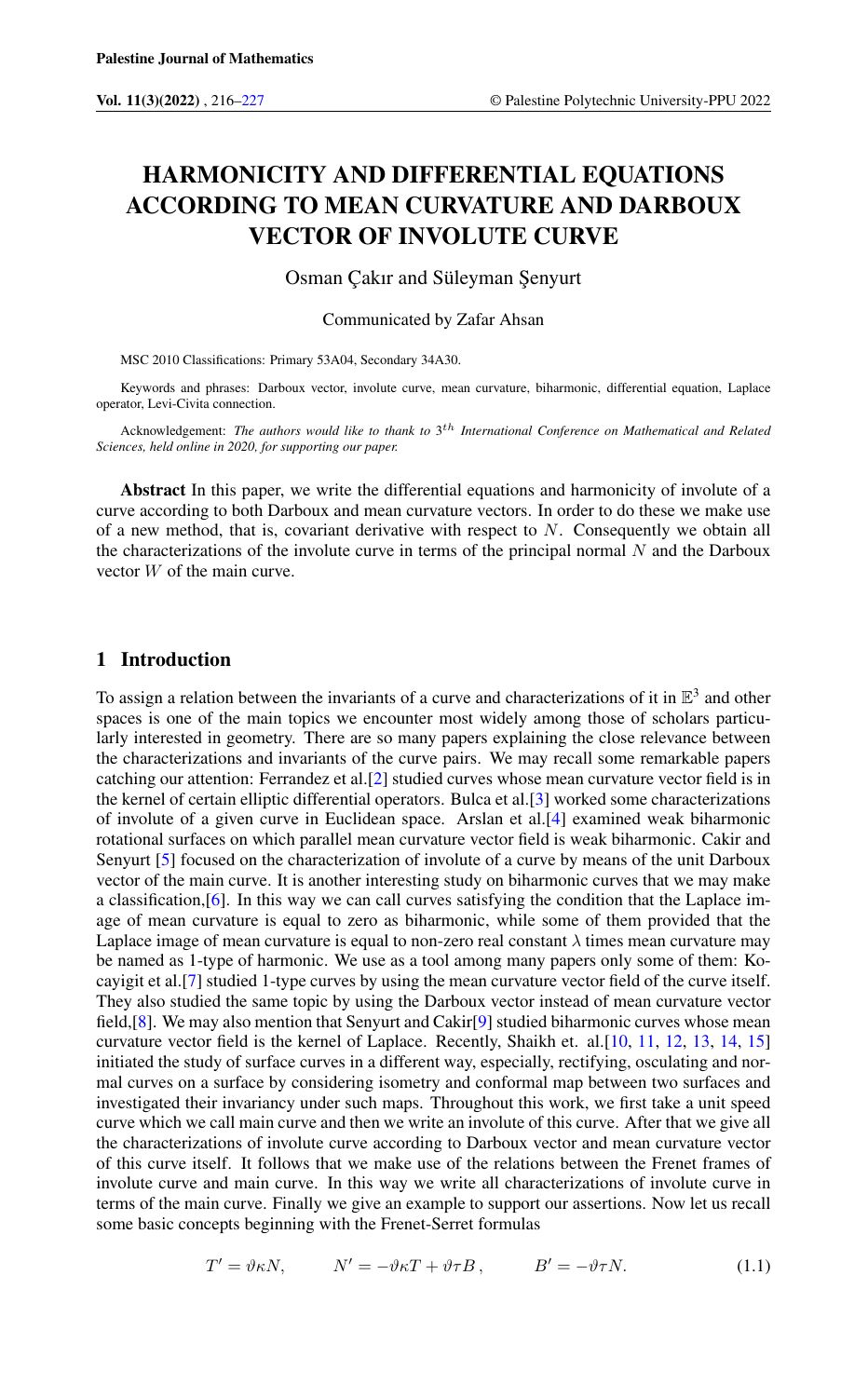Frenet vectors T, N, B form a Frenet frame and every Frenet frame moves along a rotation axis which is called a Darboux vector and given by

$$
W = \tau T + \kappa B,\tag{1.2}
$$

see [\[16\]](#page-11-15).

Given that  $\alpha$  is a differentiable curve with the unit tangent T and  $\beta$  is another differentiable curve.  $\beta$  is called the involute of  $\alpha$  on condition that the unit tangent T is perpendicular to the tangent vector of  $\beta$  at the corresponding points of these curves. It is clear from this statement

$$
\beta(s) = \alpha(s) + \lambda(s)T(s), \quad \lambda(s) = c - s, \quad c \in \mathbb{R}.
$$
 (1.3)

The relation between the Frenet vectors of  $\alpha$  and  $\beta$  is

<span id="page-1-1"></span>
$$
T_{\beta} = N \,, \qquad N_{\beta} = \frac{-\kappa T + \tau B}{\sqrt{\kappa^2 + \tau^2}} \,, \qquad B_{\beta} = \frac{\tau T + \kappa B}{\sqrt{\kappa^2 + \tau^2}} \,. \tag{1.4}
$$

Also the relation between the curvatures of  $\alpha$  and  $\beta$  is given as

<span id="page-1-2"></span>
$$
\kappa_{\beta}(s) = \frac{\sqrt{\kappa^2 + \tau^2}}{\lambda \kappa}, \qquad \tau_{\beta}(s) = \frac{\left(\frac{\tau}{\kappa}\right)^{\prime} \kappa}{\lambda(\kappa^2 + \tau^2)}, \tag{1.5}
$$

see [\[16\]](#page-11-15).

The mapping defined as follows along a differentiable curve  $\alpha$ 

$$
\Delta : \chi^{\perp}(\alpha(I)) \to \chi(\alpha(I)), \qquad \Delta H = -D_T^2 H \tag{1.6}
$$

is called a Laplace operator and also the mapping

$$
\Delta_T^{\perp} X = -D_T^{\perp} D_T^{\perp} X, \ \ \forall X \in \chi^{\perp}(\alpha(I)) \tag{1.7}
$$

is called the normal Laplace operator, where H is mean curvature of  $\alpha$  and D is Levi-Civita connection, see [\[6\]](#page-11-5).

<span id="page-1-0"></span>**Theorem 1.1.** Let  $\alpha$  be a unit speed curve with principal normal N and its involute curve is *denoted by* β*. Then we can give the covariant derivatives on the curve* β *w.r. to Levi-Civita connection* D *as*

<span id="page-1-3"></span>
$$
D_N T = \kappa N, \quad D_N N = -\kappa T + \tau B, \quad D_N B = -\tau N,
$$
\n(1.8)

see [\[1\]](#page-11-16)*.*

<span id="page-1-4"></span>**Theorem 1.2.** Let  $\alpha$  be a unit speed curve with the mean curvature vector H. Then the following *propositions hold.*

*i*) If  $\Delta H = 0$  then  $\alpha$  *is a biharmonic curve.* 

*ii) If*  $\Delta H = \lambda H$ *, then*  $\alpha$  *is a 1-type of harmonic curve.* 

 $(iii)$  If  $\Delta^{\perp}$  H = 0 *then*  $\alpha$  *is a weak biharmonic curve.* 

*iv*) If  $\Delta^{\perp}H = \lambda H$ , then  $\alpha$  is a 1-type of harmonic curve, provided that  $\lambda \in \mathbb{R} - \{0\}$ ,

see [\[6\]](#page-11-5)*.*

**Theorem 1.3.** Let  $\alpha$  be a general helix with the mean curvature vector H, then we can write *the differential equation of* α *w.r. to* H

$$
\Delta H + \lambda_1 D_T H + \lambda_2 H = 0 \tag{1.9}
$$

*with the coefficients*  $\lambda_1 = 3(\frac{\kappa^6}{\kappa^6})$  $\frac{\kappa'}{\kappa}$ ) and  $\lambda_2 = \frac{\kappa''}{\kappa}$  $\frac{\kappa^{\prime\prime}}{\kappa}$  – 3 $\left(\frac{\kappa^{\prime}}{\kappa}\right)$  $(\frac{\kappa^2}{\kappa})^2 - (\kappa^2 + \tau^2)$ , see [\[7\]](#page-11-6).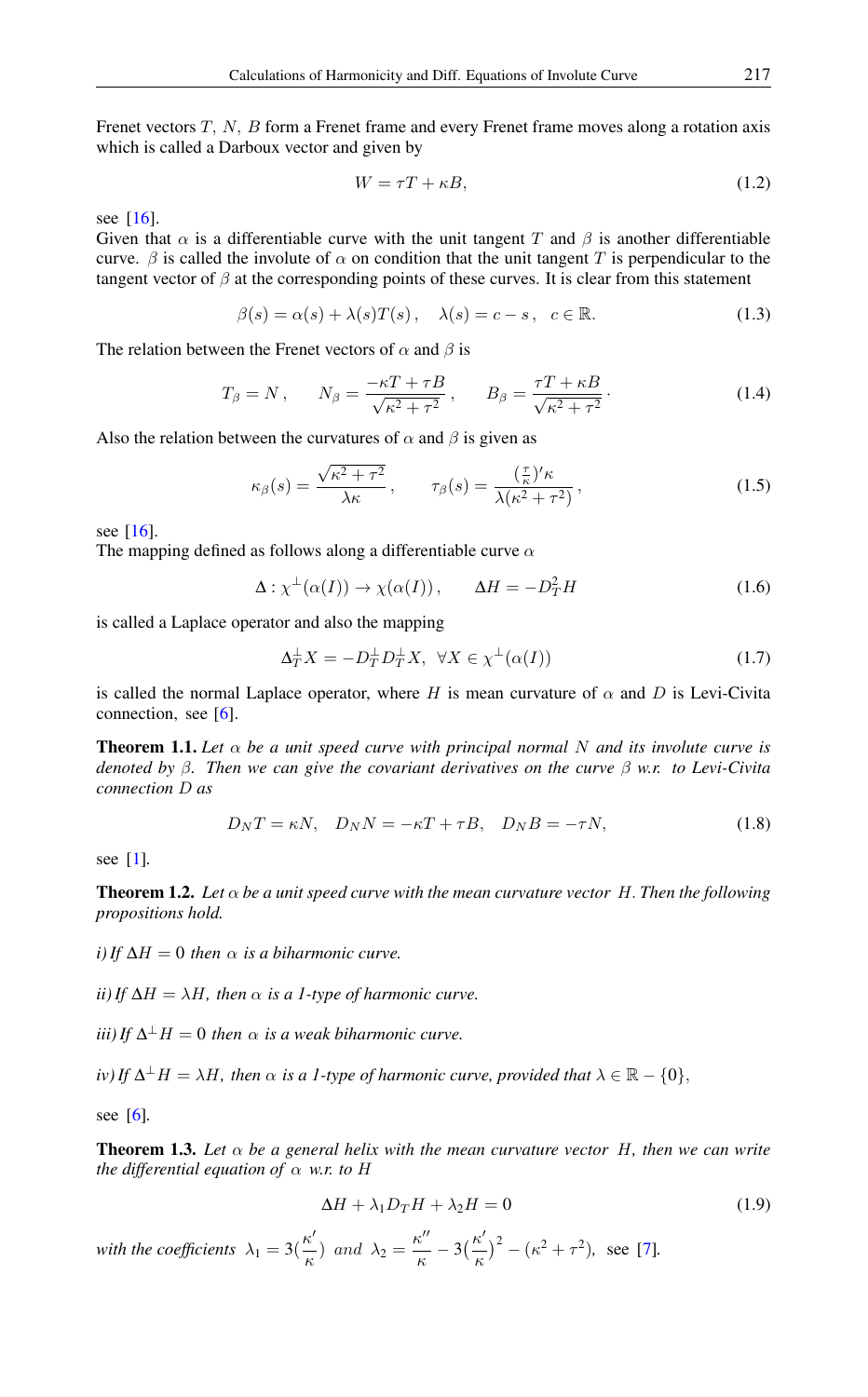**Theorem 1.4.** Let  $\alpha$  be a differentiable curve with the Darboux vector W, then we can write *the differential equation of*  $\alpha$  *w. r. to* W

<span id="page-2-0"></span>
$$
c_1 D_T^3 W + c_2 D_T^2 W + c_3 D_T W + c_4 W = 0 \tag{1.10}
$$

with the coefficients  $c_1$ ,  $c_2$ ,  $c_3$ ,  $c_4$ 

$$
c_1 = \vartheta(\kappa\tau' - \kappa'\tau)^2, \quad c_2 = (\vartheta\kappa''\tau - \vartheta\kappa\tau'' - (\vartheta\kappa\tau' - \vartheta\kappa'\tau)')(\kappa\tau' - \kappa'\tau),
$$
  
\n
$$
c_3 = (\kappa''' \tau - \kappa\tau''' + \vartheta^2(\kappa\tau' - \kappa'\tau)(\kappa^2 + \tau^2))(\vartheta\kappa\tau' - \vartheta\kappa'\tau)
$$
  
\n
$$
+ (\vartheta\kappa''\tau - \vartheta\kappa\tau'' - (\vartheta\kappa\tau' - \vartheta\kappa'\tau)')(\kappa''\tau - \kappa\tau''),
$$
  
\n
$$
c_4 = (\kappa'\tau''' - \kappa''' \tau' - \vartheta^2(\kappa\kappa' + \tau\tau')(\kappa\tau' - \kappa'\tau))(\vartheta\kappa\tau' - \vartheta\kappa'\tau) + (\vartheta\kappa''\tau - \vartheta\kappa\tau'' - (\vartheta\kappa\tau' - \vartheta\kappa'\tau)'(\kappa'\tau'' - \kappa''\tau')),
$$

see [\[8\]](#page-11-7)*.*

**Theorem 1.5.** Let  $\alpha$  be a differentiable curve with normal Darboux vector  $W^{\perp}$ , then we can *write the differential equation of*  $\alpha$  *w.r. to*  $W^{\perp}$ 

<span id="page-2-1"></span>
$$
\lambda_2 D_T^{\perp} D_T^{\perp} W^{\perp} + \lambda_1 D_T^{\perp} W^{\perp} + \lambda_0 W^{\perp} = 0 \tag{1.11}
$$

*with the coefficients*  $\lambda_0$ ,  $\lambda_1$  *and*  $\lambda_2$ 

$$
\lambda_0 = \kappa'((\vartheta \kappa \tau)' + \vartheta \kappa' \tau) - \vartheta \kappa \tau (\kappa'' - \vartheta^2 \kappa \tau^2),
$$
  

$$
\lambda_1 = -\kappa((\vartheta \kappa \tau)' + \vartheta \kappa' \tau) \text{ and } \lambda_2 = \vartheta \kappa^2 \tau,
$$

see [\[17\]](#page-11-17)*.*

# 2 Calculations of harmonicity and differential equations of involute of a curve according to mean curvature and Darboux vector

It is worth noting at the beginning that throughout this study we use the Frenet elements given in the set  $\{T, N, B, \kappa, \tau\}$  for the curve  $\alpha$  and  $\{T_{\beta}, N_{\beta}, B_{\beta}, \kappa_{\beta}, \tau_{\beta}\}$  for the curve  $\beta$ . We also express W, H to denote the Darboux vector and mean curvature vector of  $\alpha$  and we use  $W_{\beta}$ ,  $H_{\beta}$ for the curve  $\beta$ . It is quite clear that  $\vartheta = \frac{d}{ds}\beta(s)$  ||.

We show that the Frenet formulas given in Theorem [1.1,](#page-1-0) that is, a new type of covariant derivative with respect to  $N$ , has a quiet appropriate practise through the Darboux vector  $W$  and mean curvature vector H.

**Theorem 2.1.** Let  $\alpha$  be a differentiable curve with principal normal N, Darboux vector W *and* β *is the involute of* α*. Then we can write the differential equation of the curve* β *with respect to connection* D *as*

$$
\omega_1 D_N^3 W + \omega_2 D_N^2 W + \omega_3 D_N W + \omega_4 W + \omega_5 D_N^3 N + \omega_6 D_N^2 N + \omega_7 D_N N + \omega_8 N = 0
$$

*with the coefficients*  $\omega_1$ ,  $\omega_2$ ,  $\omega_3$ ,  $\omega_4$ ,  $\omega_5$ ,  $\omega_6$ ,  $\omega_7$ ,  $\omega_8$ 

$$
\omega_1 = \frac{c_1}{\lambda \kappa},
$$

$$
\omega_2 = 3c_1(\frac{1}{\lambda \kappa})' + \frac{c_2}{\lambda \kappa},
$$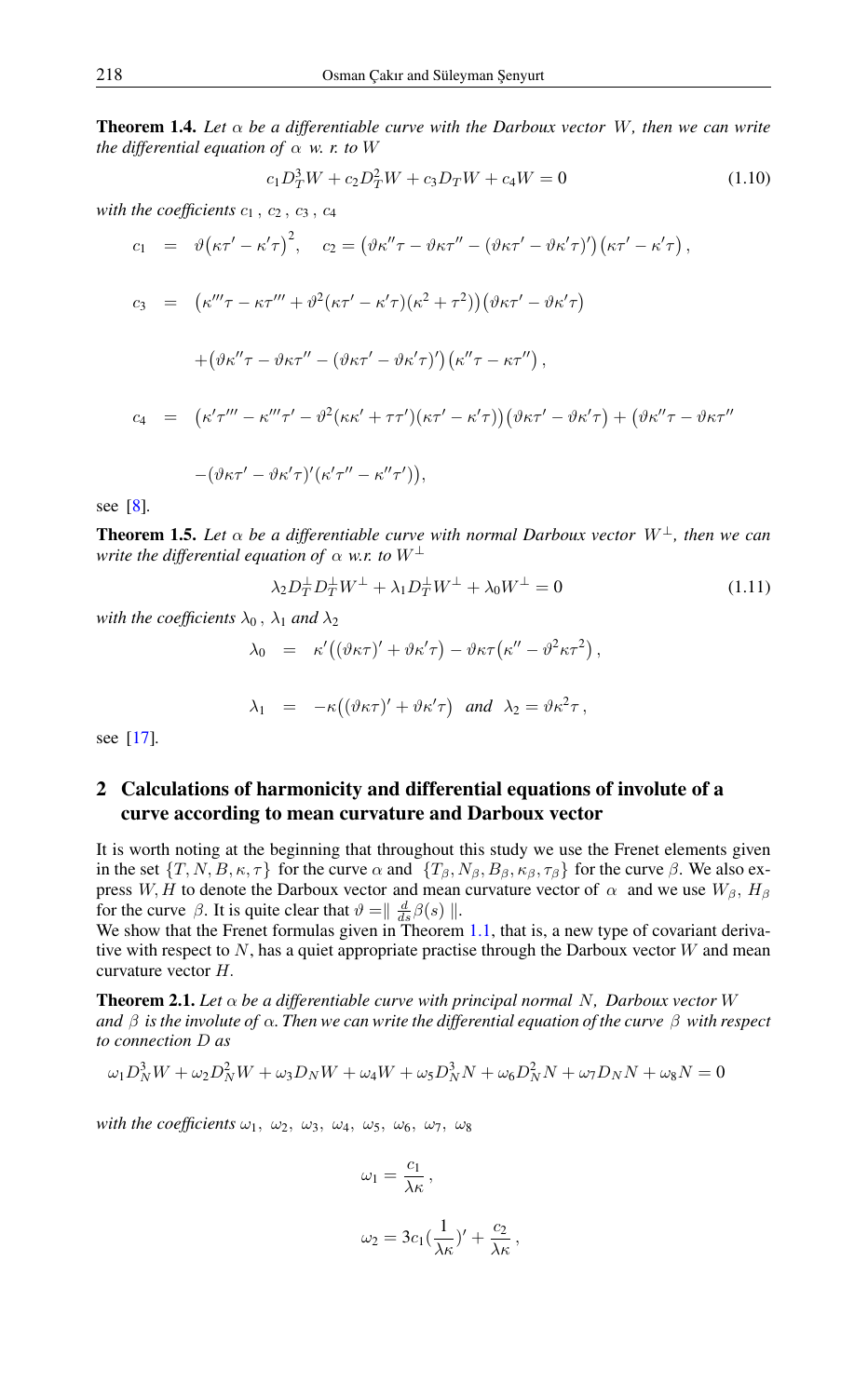$$
\omega_3 = 3c_1(\frac{1}{\lambda \kappa})'' + 2c_2(\frac{1}{\lambda \kappa})' + \frac{c_3}{\lambda \kappa},
$$
  
\n
$$
\omega_4 = c_1(\frac{1}{\lambda \kappa})''' + c_2(\frac{1}{\lambda \kappa})'' + c_3(\frac{1}{\lambda \kappa})' + \frac{c_4}{\lambda \kappa},
$$
  
\n
$$
\omega_5 = \frac{c_1 \varphi'}{\lambda \kappa},
$$
  
\n
$$
\omega_6 = 3c_1(\frac{\varphi'}{\lambda \kappa})' + \frac{c_2 \varphi'}{\lambda \kappa},
$$
  
\n
$$
\omega_7 = 3c_1(\frac{\varphi'}{\lambda \kappa})'' + 2c_2(\frac{\varphi'}{\lambda \kappa})' + \frac{c_3 \varphi'}{\lambda \kappa},
$$
  
\n
$$
\omega_8 = c_1(\frac{\varphi'}{\lambda \kappa})''' + c_2(\frac{\varphi'}{\lambda \kappa})'' + c_3(\frac{\varphi'}{\lambda \kappa})' + \frac{c_4 \varphi'}{\lambda \kappa}
$$

*and*  $c_1$ ,  $c_2$ ,  $c_3$ ,  $c_4$ 

$$
c_1 = \left(\frac{\kappa^2 + \tau^2}{(\lambda \kappa)^{\frac{3}{2}}} \left(\frac{\kappa \tau' - \kappa' \tau}{(\kappa^2 + \tau^2)^{\frac{3}{2}}} \right)'\right)^2,
$$

$$
c_2 = \left(\frac{\kappa\tau' - \kappa'\tau}{\kappa^2 + \tau^2} \left(\frac{\sqrt{\kappa^2 + \tau^2}}{\lambda\kappa}\right)'' - \sqrt{\kappa^2 + \tau^2} \left(\frac{\kappa\tau' - \kappa'\tau}{\lambda\kappa(\kappa^2 + \tau^2)}\right)''\right)
$$

$$
+\left(\frac{\kappa^2+\tau^2}{\lambda\kappa}\left(\frac{\kappa'\tau-\kappa\tau'}{(\kappa^2+\tau^2)^{\frac{3}{2}}}\right)'\right)\left(\frac{\kappa^2+\tau^2}{(\lambda\kappa)^2}\left(\frac{\kappa\tau'-\kappa'\tau}{(\kappa^2+\tau^2)^{\frac{3}{2}}}\right)'\right) ,
$$

$$
c_3 = \left(\frac{\kappa\tau'-\kappa'\tau}{\lambda\kappa(\kappa^2+\tau^2)}\left(\frac{\sqrt{\kappa^2+\tau^2}}{\lambda\kappa}\right)'''-\frac{\sqrt{\kappa^2+\tau^2}}{\lambda\kappa}\left(\frac{\kappa\tau'-\kappa'\tau}{\lambda\kappa(\kappa^2+\tau^2)}\right)'''\right) + \left(\frac{\kappa\tau'-\kappa'\tau}{(\kappa^2+\tau^2)^{\frac{3}{2}}}\right)'(\kappa^2+\tau^2)\left(\frac{\kappa^2+\tau^2}{(\lambda\kappa)^2}+(\frac{\kappa\tau'-\kappa'\tau}{\lambda\kappa(\kappa^2+\tau^2})^2)\right)\left(\frac{\kappa^2+\tau^2}{\lambda\kappa}\left(\frac{\kappa\tau'-\kappa'\tau}{(\kappa^2+\tau^2)^{\frac{3}{2}}}\right)'\right) + \left(\frac{\kappa\tau'-\kappa'\tau}{\kappa^2+\tau^2}\left(\frac{\sqrt{\kappa^2+\tau^2}}{\lambda\kappa}\right)''-\sqrt{\kappa^2+\tau^2}\left(\frac{\kappa\tau'-\kappa'\tau}{\lambda\kappa(\kappa^2+\tau^2)}\right)''+\left(\left(\frac{\kappa'\tau-\kappa\tau'}{(\kappa^2+\tau^2)^{\frac{3}{2}}}\right)'\frac{\kappa^2+\tau^2}{\lambda\kappa}\right)'\right) - \left(\frac{\kappa\tau'-\kappa'\tau}{\lambda\kappa(\kappa^2+\tau^2)}\left(\frac{\sqrt{\kappa^2+\tau^2}}{\lambda\kappa}\right)''-\frac{\sqrt{\kappa^2+\tau^2}}{\lambda\kappa}\left(\frac{\kappa\tau'-\kappa'\tau}{\lambda\kappa(\kappa^2+\tau^2)}\right)''\right),
$$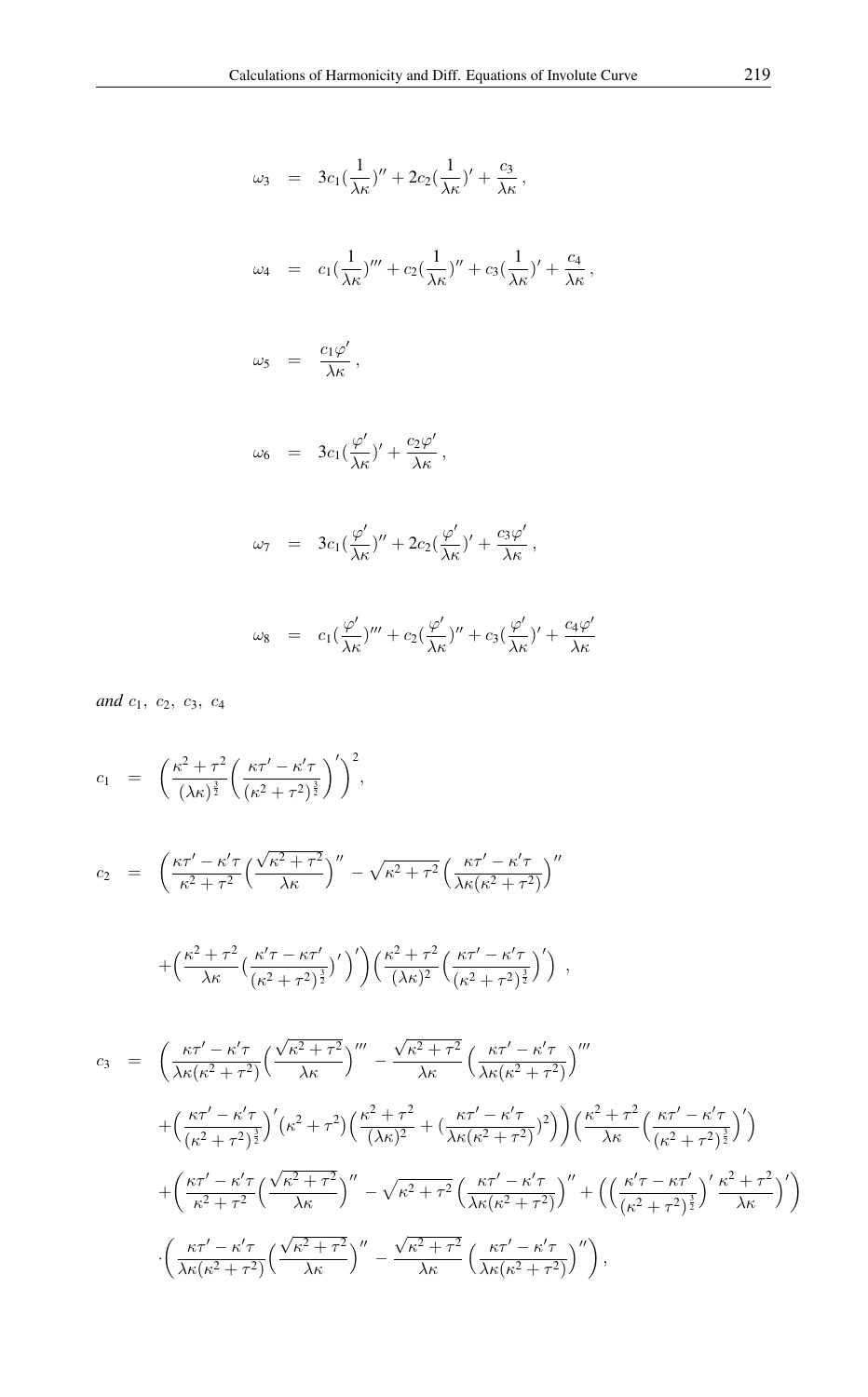$$
c_4 = \left( \left( \frac{\sqrt{\kappa^2 + \tau^2}}{\lambda \kappa} \right)' \left( \frac{\kappa \tau' - \kappa' \tau}{\lambda \kappa (\kappa^2 + \tau^2)} \right)''' - \left( \frac{\sqrt{\kappa^2 + \tau^2}}{\lambda \kappa} \right)''' \left( \frac{\kappa \tau' - \kappa' \tau}{\lambda \kappa (\kappa^2 + \tau^2)} \right)'
$$
  
+ 
$$
\left( \frac{\kappa' \tau - \kappa \tau'}{\kappa^2 + \tau^2} \left( \frac{\kappa \tau' - \kappa' \tau}{\lambda \kappa (\kappa^2 + \tau^2)} \right) - \sqrt{\kappa^2 + \tau^2} \left( \frac{\sqrt{\kappa^2 + \tau^2}}{\lambda \kappa} \right)'' \right) .
$$
  

$$
\frac{\kappa^2 + \tau^2}{\lambda \kappa} \left( \frac{\kappa \tau' - \kappa' \tau}{(\kappa^2 + \tau^2)^{\frac{3}{2}}} \right)' \left( \frac{\kappa^2 + \tau^2}{\lambda \kappa} \left( \frac{\kappa \tau' - \kappa' \tau}{(\kappa^2 + \tau^2)^{\frac{3}{2}}} \right)' \right)
$$
  
+ 
$$
\left( \frac{\kappa \tau' - \kappa' \tau}{\kappa^2 + \tau^2} \left( \frac{\sqrt{\kappa^2 + \tau^2}}{\lambda \kappa} \right)'' - \sqrt{\kappa^2 + \tau^2} \left( \frac{\kappa \tau' - \kappa' \tau}{\lambda \kappa (\kappa^2 + \tau^2)} \right)'' \right)
$$
  
+ 
$$
\left( \left( \frac{\kappa' \tau - \kappa \tau'}{(\kappa^2 + \tau^2)^{\frac{3}{2}}} \right)' \frac{\kappa^2 + \tau^2}{\lambda \kappa} \right)' .
$$
  

$$
\left( \left( \frac{\sqrt{\kappa^2 + \tau^2}}{\lambda \kappa} \right)' \left( \frac{\kappa \tau' - \kappa' \tau}{\lambda \kappa (\kappa^2 + \tau^2)} \right)'' - \left( \frac{\sqrt{\kappa^2 + \tau^2}}{\lambda \kappa} \right)'' \left( \frac{\kappa \tau' - \kappa' \tau}{\lambda \kappa (\kappa^2 + \tau^2)} \right)' \right) .
$$

*Proof.* From  $(1.10)$  we can write

<span id="page-4-0"></span>
$$
c_{\beta 1} D_{T_{\beta}}^3 W_{\beta} + c_{\beta 2} D_{T_{\beta}}^2 W_{\beta} + c_{\beta 3} D_{T_{\beta}} W_{\beta} + c_{\beta 4} W_{\beta} = 0 \tag{2.1}
$$

with the coefficients  $c_{\beta 1}$ ,  $c_{\beta 2}$ ,  $c_{\beta 3}$ ,  $c_{\beta 4}$ 

$$
c_{\beta 1} = \vartheta \Big( \kappa_{\beta} (\tau_{\beta})' - (\kappa_{\beta})' \tau_{\beta} \Big)^2,
$$
  
\n
$$
c_{\beta 2} = \Big( \vartheta (\kappa_{\beta})'' \tau_{\beta} - \vartheta \kappa_{\beta} (\tau_{\beta})'' - (\vartheta \kappa_{\beta} (\tau_{\beta})' - \vartheta (\kappa_{\beta})' \tau_{\beta})' \Big) \Big( \kappa_{\beta} (\tau_{\beta})' - (\kappa_{\beta})' \tau_{\beta} \Big),
$$
  
\n
$$
c_{\beta 3} = \Big( (\kappa_{\beta})''' \tau_{\beta} - \kappa_{\beta} (\tau_{\beta})''' + \vartheta^2 (\kappa_{\beta} (\tau_{\beta})' - (\kappa_{\beta})' \tau_{\beta}) ((\kappa_{\beta})^2 + (\tau_{\beta})^2) \Big) \Big( \vartheta \kappa_{\beta} (\tau_{\beta})' - \vartheta (\kappa_{\beta})' \tau_{\beta} \Big)
$$

$$
\mathcal{L}^{\mathcal{L}}(\mathcal{L}^{\mathcal{L}}(\mathcal{L}^{\mathcal{L}}))
$$

$$
+\Big(\vartheta(\kappa_\beta)''\tau_\beta-\vartheta\kappa_\beta(\tau_\beta)''-(\vartheta\kappa_\beta(\tau_\beta)'-\vartheta(\kappa_\beta)'\tau_\beta)'\Big)\Big((\kappa_\beta)''\tau_\beta-\kappa_\beta(\tau_\beta)''\Big),
$$

$$
c_{\beta 4} = ((\kappa_{\beta})'(\tau_{\beta})''' - (\kappa_{\beta})'''(\tau_{\beta})' - \vartheta^2(\kappa_{\beta}(\kappa_{\beta})' + \tau_{\beta}(\tau_{\beta})')(\kappa_{\beta}(\tau_{\beta})' - (\kappa_{\beta})'\tau_{\beta})
$$

$$
\begin{array}{l} \displaystyle \left(\vartheta\kappa_{\beta}(\tau_{\beta})'-\vartheta(\kappa_{\beta})'\tau_{\beta}\right)\\\\\displaystyle \qquad+\left(\vartheta(\kappa_{\beta})''\tau_{\beta}-\vartheta\kappa_{\beta}(\tau_{\beta})''-\left(\vartheta\kappa_{\beta}(\tau_{\beta})'-\vartheta(\kappa_{\beta})'\tau_{\beta}\right)'((\kappa_{\beta})'(\tau_{\beta})''-(\kappa_{\beta})''(\tau_{\beta})')\right).\end{array}
$$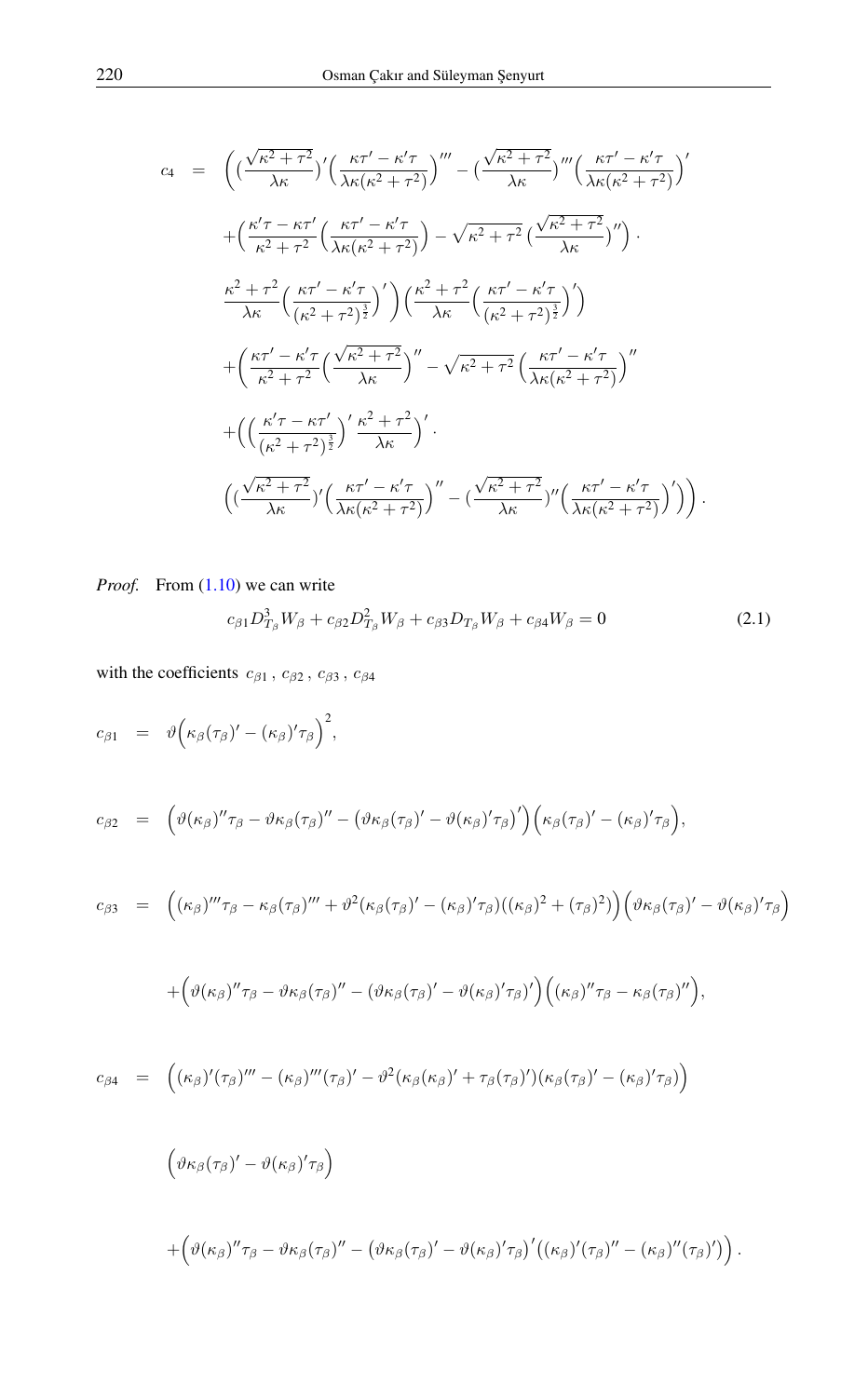By making use of equalities [\(1.4\)](#page-1-1) and [\(1.5\)](#page-1-2) we can write equivalents of coefficients  $c_{\beta 1}$ ,  $c_{\beta 2}$ ,  $c_{\beta 3}$ ,  $c_{\beta 4}$  and  $W_{\beta}$  as  $c_1, c_2, c_3, c_4$  and

$$
W_{\beta} = \frac{1}{\lambda \kappa} W + \frac{\varphi'}{\lambda \kappa} N.
$$

Applying the formulas given in [\(1.8\)](#page-1-3) we may write the counterparts of  $D_{T_{\beta}}W_{\beta}$ ,  $D_{T_{\beta}}^2W_{\beta}$ ,  $D_{T_{\beta}}^3W_{\beta}$ as in the following form:

$$
D_{T_{\beta}}W_{\beta} = \frac{1}{\lambda \kappa} D_N W + (\frac{1}{\lambda \kappa})'W + \frac{\varphi'}{\lambda \kappa} D_N N + (\frac{\varphi'}{\lambda \kappa})'N,
$$

$$
D_{T_{\beta}}^2 W_{\beta} = \frac{1}{\lambda \kappa} D_N^2 W + 2(\frac{1}{\lambda \kappa})' D_N W + (\frac{1}{\lambda \kappa})'' W + \frac{\varphi'}{\lambda \kappa} D_N^2 N + 2(\frac{\varphi'}{\lambda \kappa})' D_N N + (\frac{\varphi'}{\lambda \kappa})'' N,
$$

$$
D_{T_{\beta}}^3 W_{\beta} = \frac{1}{\lambda \kappa} D_N^3 W + 3 \left( \frac{1}{\lambda \kappa} \right)^{\prime} D_N^2 W + 3 \left( \frac{1}{\lambda \kappa} \right)^{\prime \prime} D_N W + \left( \frac{1}{\lambda \kappa} \right)^{\prime \prime \prime} W
$$
  
+ 
$$
\frac{\varphi^{\prime}}{\lambda \kappa} D_N^3 N + 3 \left( \frac{\varphi^{\prime}}{\lambda \kappa} \right)^{\prime} D_N^2 N + 3 \left( \frac{\varphi^{\prime}}{\lambda \kappa} \right)^{\prime \prime \prime} D_N N + \left( \frac{\varphi^{\prime}}{\lambda \kappa} \right)^{\prime \prime \prime} N.
$$

Setting the equivalents of coefficients and derivatives with respect to  $N$  into the equ.[\(2.1\)](#page-4-0) we get desired result which completes the proof.  $\Box$ 

Theorem 2.2. *Let* α *be a differentiable curve with principal normal* N*, Darboux vector* W *and*  $\beta$  *is the involute of*  $\alpha$ *. We can give the differential equation of*  $\beta$  *w.r. to normal connection* 

$$
\delta_1 D_N^{\perp} D_N^{\perp} W + \delta_2 D_N^{\perp} W + \delta_3 W = 0
$$

*with the coefficients*  $\delta_1$ ,  $\delta_2$ ,  $\delta_3$ 

$$
\delta_1 = \frac{(\tau/\kappa)'}{\kappa \lambda^3},
$$
\n
$$
\delta_2 = 2 \frac{(\tau/\kappa)'}{\lambda^2} \left(\frac{1}{\lambda \kappa}\right)' - \frac{\sqrt{\kappa^2 + \tau^2}}{(\lambda \kappa)^2} \left(\left(\frac{(\tau/\kappa)'\kappa}{\lambda \sqrt{\kappa^2 + \tau^2}}\right)' + \left(\frac{\sqrt{\kappa^2 + \tau^2}}{\lambda \kappa}\right)' \frac{\kappa \tau' - \kappa' \tau}{\kappa^2 + \tau^2}\right),
$$
\n
$$
\delta_3 = \frac{(\tau/\kappa)'}{\lambda^2} \left(\frac{1}{\lambda \kappa}\right)'' + \frac{(\sqrt{\kappa^2 + \tau^2})'}{(\lambda \kappa)^2} \left(\left(\frac{(\tau/\kappa)'\kappa}{\lambda \sqrt{\kappa^2 + \tau^2}}\right)' + \left(\frac{\sqrt{\kappa^2 + \tau^2}}{\lambda \kappa}\right)' \frac{\kappa \tau' - \kappa' \tau}{\kappa^2 + \tau^2}\right)
$$
\n
$$
-\frac{(\tau/\kappa)'}{\lambda^2 \sqrt{\kappa^2 + \tau^2}} \left(\left(\frac{\sqrt{\kappa^2 + \tau^2}}{\lambda \kappa}\right)'' - \frac{((\tau/\kappa)')^2 \kappa^3}{\lambda (\kappa^2 + \tau^2)^{3/2}}\right).
$$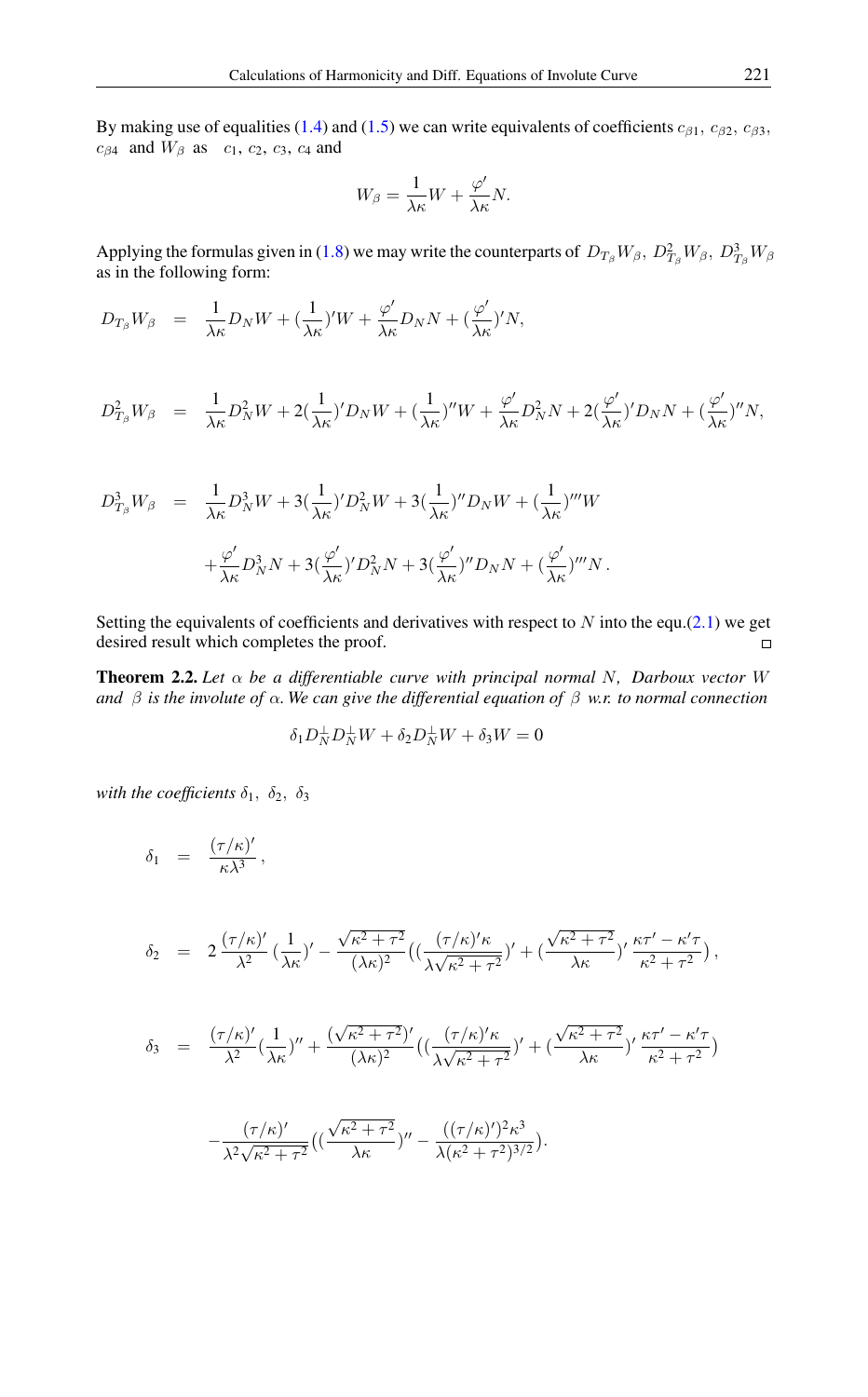*Proof.* It is obvious from equation [\(1.11\)](#page-2-1) we can write

<span id="page-6-0"></span>
$$
\vartheta(\kappa_{\beta})^{2}\tau_{\beta}D_{T_{\beta}}^{\perp}D_{T_{\beta}}^{\perp}W_{\beta}^{\perp} - \kappa_{\beta}((\vartheta\kappa_{\beta}\tau_{\beta})' + \vartheta\kappa_{\beta}'\tau_{\beta})D_{T_{\beta}}^{\perp}W_{\beta}^{\perp}
$$

$$
+ \left(\kappa_{\beta}'((\vartheta\kappa_{\beta}\tau_{\beta})' + \vartheta\kappa_{\beta}'\tau_{\beta}) - \vartheta\kappa_{\beta}\tau_{\beta}(\kappa_{\beta}'' - \vartheta^{2}\kappa_{\beta}(\tau_{\beta})^{2})\right)W_{\beta}^{\perp} = 0.
$$
\n(2.2)

Since the counterparts of  $\kappa_\beta$ ,  $\tau_\beta$  are clear from [\(1.5\)](#page-1-2) we look at the equivalents of  $W_\beta^\perp$ ,  $D_{T_\beta}^\perp W_\beta^\perp$ and  $D_{T_{\beta}}^{\perp}D_{T_{\beta}}^{\perp}W_{\beta}^{\perp}$  referring the equalities [\(1.4\)](#page-1-1) and [\(1.5\)](#page-1-2) as follows

$$
W_{\beta}^{\perp} = \frac{1}{\lambda \kappa} W, \quad D_{T_{\beta}}^{\perp} W_{\beta}^{\perp} = \left(\frac{1}{\lambda \kappa}\right)' W + \frac{1}{\lambda \kappa} D_{N}^{\perp} W \quad \text{and}
$$
  

$$
D_{T_{\beta}}^{\perp} D_{T_{\beta}}^{\perp} W_{\beta}^{\perp} = \frac{1}{\lambda \kappa} D_{N}^{\perp} D_{N}^{\perp} W + 2 \left(\frac{1}{\lambda \kappa}\right)' D_{N}^{\perp} W + \left(\frac{1}{\lambda \kappa}\right)'' W.
$$

Writing the equivalents of coefficients of  $(2.2)$  with the use of  $(1.4)$ ,  $(1.5)$  and then the derivatives with respect to  $N$  into [\(2.2\)](#page-6-0) we get desired result which completes the proof.  $\Box$ 

**Theorem 2.3.** Let  $\beta$  be an involute of a differentiable curve  $\alpha$ . Then we can give the differential *equation w.r. to connection characterizing the curve* β *by means of the mean curvature vector* H<sup>β</sup> *as follows*

<span id="page-6-1"></span>
$$
h_{\beta 1} D_{T_{\beta}}^3 H_{\beta} + h_{\beta 2} D_{T_{\beta}}^2 H_{\beta} + h_{\beta 3} D_{T_{\beta}} H_{\beta} + h_{\beta 4} H_{\beta} = 0
$$
\n(2.3)

*with the coefficients*  $h_{\beta1}$ ,  $h_{\beta2}$ ,  $h_{\beta3}$  *and*  $h_{\beta4}$ 

$$
h_{\beta 1} = -\left(\frac{\kappa_{\beta}}{\tau_{\beta}}\right)' \left(\vartheta^2 \kappa_{\beta} \tau_{\beta}\right)^2,
$$
  
\n
$$
h_{\beta 2} = 3\vartheta^2 \kappa_{\beta} \tau_{\beta} \left(\vartheta \kappa_{\beta} (\vartheta \kappa_{\beta})'\right)' - (\vartheta \kappa_{\beta})^2 \left(2\vartheta \tau_{\beta} (\vartheta \kappa_{\beta})' + \vartheta \kappa_{\beta} (\vartheta \tau_{\beta})'\right)',
$$

$$
h_{\beta 3} = \left( \vartheta^4 \kappa_{\beta}^2 (\kappa_{\beta}^2 + \tau_{\beta}^2) - \vartheta \kappa_{\beta} (\vartheta \kappa_{\beta})'' - 3 (\vartheta \kappa_{\beta} (\vartheta \kappa_{\beta})')' \right) \left( 2 \vartheta \tau_{\beta} (\vartheta \kappa_{\beta})' + \vartheta \kappa_{\beta} (\vartheta \tau_{\beta})' \right) + \left( \vartheta \tau_{\beta} (\vartheta \kappa_{\beta})'' - \vartheta^4 \kappa_{\beta} \tau_{\beta} (\kappa_{\beta}^2 + \tau_{\beta}^2) + \left( 2 \vartheta \tau_{\beta} (\vartheta \kappa_{\beta})' + \vartheta \kappa_{\beta} (\vartheta \tau_{\beta})' \right)' \right) \left( 3 \vartheta \kappa_{\beta} (\vartheta \kappa_{\beta})' \right) ,
$$

$$
h_{\beta 4} = \left( \vartheta^4 \kappa_{\beta}^2 (\kappa_{\beta}^2 + \tau_{\beta}^2) - \vartheta \kappa_{\beta} (\vartheta \kappa_{\beta})'' - 3 (\vartheta \kappa_{\beta} (\vartheta \kappa_{\beta})')' \right)
$$
  

$$
\left( \vartheta \tau_{\beta} (\vartheta \kappa_{\beta})'' - \vartheta^4 \kappa_{\beta} \tau_{\beta} (\kappa_{\beta}^2 + \tau_{\beta}^2) - \frac{(\vartheta \kappa_{\beta})'}{\vartheta \kappa_{\beta}} (2 \vartheta \tau_{\beta} (\vartheta \kappa_{\beta})' + \vartheta \kappa_{\beta} (\vartheta \tau_{\beta})') \right)
$$
  

$$
+ \left( \left( (\vartheta \kappa_{\beta})'' - \vartheta^3 \kappa_{\beta} (\kappa_{\beta}^2 + \tau_{\beta}^2) \right)' - 3 (\vartheta \kappa_{\beta})^2 (\vartheta \kappa_{\beta})' - 2 (\vartheta \tau_{\beta})^2 (\vartheta \kappa_{\beta})' - \vartheta^2 \kappa_{\beta} \tau_{\beta} (\vartheta \tau_{\beta})' \right)
$$
  

$$
\left( (\frac{\kappa_{\beta}}{\tau_{\beta}})' \vartheta^3 \kappa_{\beta} \tau_{\beta}^2 \right) + \left( (\vartheta \tau_{\beta} (\vartheta \kappa_{\beta})'' - \vartheta^4 \kappa_{\beta} \tau_{\beta} (\kappa_{\beta}^2 + \tau_{\beta}^2) + (2 \vartheta \tau_{\beta} (\vartheta \kappa_{\beta})' + \vartheta \kappa_{\beta} (\vartheta \tau_{\beta})')' \right)
$$
  

$$
(\vartheta \kappa_{\beta} (\vartheta \kappa_{\beta})'' - \vartheta^4 \kappa_{\beta}^2 (\kappa_{\beta}^2 + \tau_{\beta}^2) - 3 ((\vartheta \kappa_{\beta})')^2).
$$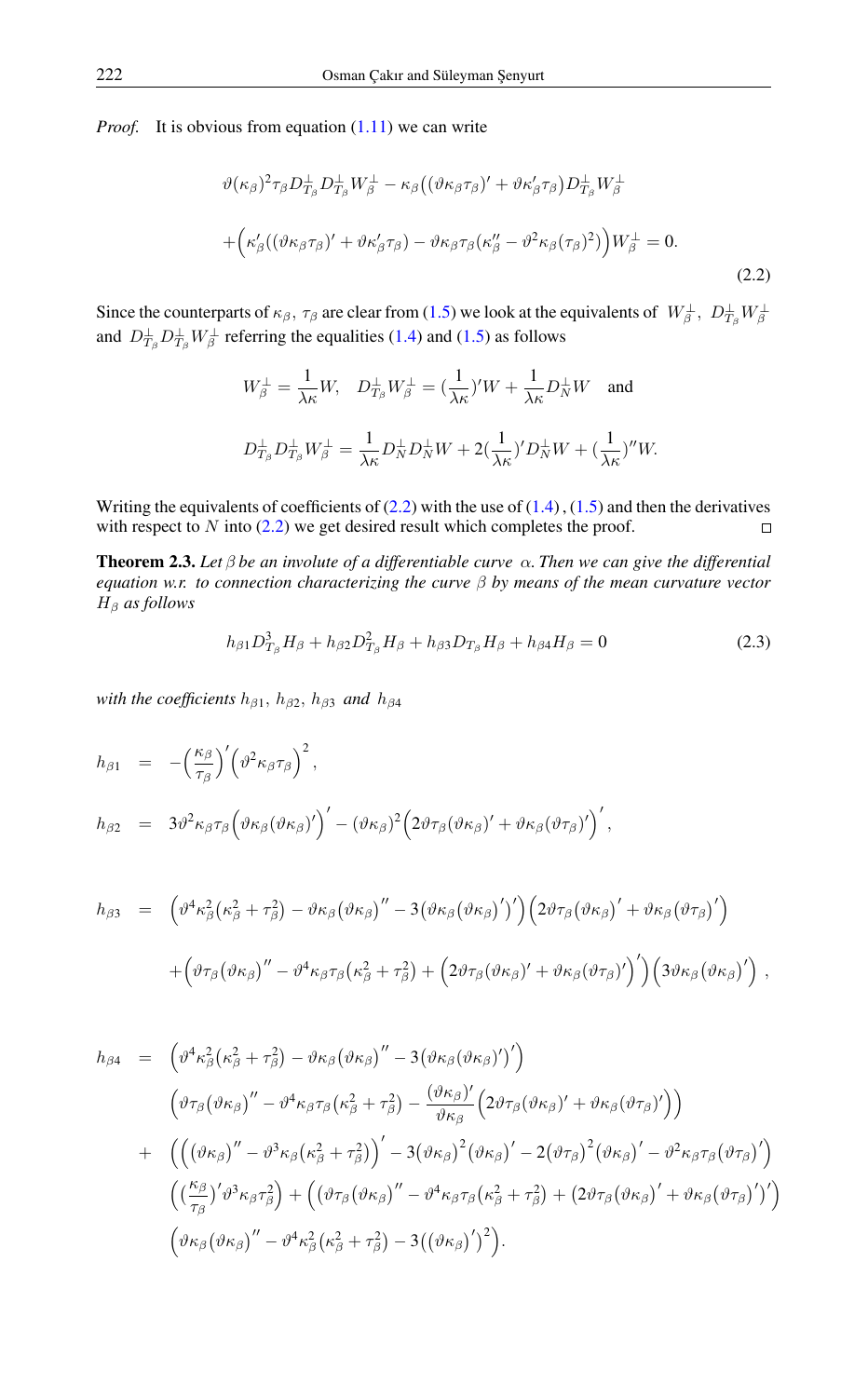*Proof.* From equ.[\(1.1\)](#page-0-0) we have  $H_\beta = \vartheta \kappa_\beta N_\beta$ . Taking the derivatives w. r. to  $T_\beta$  we get

<span id="page-7-0"></span>
$$
D_{T_{\beta}}H_{\beta} = -\vartheta^2 \kappa_{\beta}^2 T_{\beta} + (\vartheta \kappa_{\beta})^{\prime} N_{\beta} + \vartheta^2 \kappa_{\beta} \tau_{\beta} B_{\beta} , \qquad (2.4)
$$

<span id="page-7-1"></span>
$$
D_{T_{\beta}}^2 H_{\beta} = (-3\vartheta\kappa_{\beta}(\vartheta\kappa_{\beta})')T_{\beta} + ((\vartheta\kappa_{\beta})'' - (\vartheta\kappa_{\beta})^3 - \vartheta^3\kappa_{\beta}\tau_{\beta}^2)N_{\beta} + (2\vartheta\tau_{\beta}(\vartheta\kappa_{\beta})' + \vartheta\kappa_{\beta}(\vartheta\tau_{\beta})')B_{\beta},
$$
\n(2.5)

<span id="page-7-2"></span>
$$
D_{T_{\beta}}^3 H_{\beta} = \left( \vartheta^4 \kappa_{\beta}^2 (\kappa_{\beta}^2 + \tau_{\beta}^2) - \vartheta \kappa_{\beta} (\vartheta \kappa_{\beta})'' - 3 (\vartheta \kappa_{\beta} (\vartheta \kappa_{\beta})')' \right) T_{\beta}
$$
  
+ 
$$
\left( \left( (\vartheta \kappa_{\beta})'' - \vartheta^3 \kappa_{\beta} (\kappa_{\beta}^2 + \tau_{\beta}^2) \right)' - 3 (\vartheta \kappa_{\beta})^2 (\vartheta \kappa_{\beta})'
$$

$$
- 2 (\vartheta \tau_{\beta})^2 (\vartheta \kappa_{\beta})' - \vartheta^2 \kappa_{\beta} \tau_{\beta} (\vartheta \tau_{\beta})' \right) N_{\beta}
$$

$$
+ \left( \vartheta \tau_{\beta} (\vartheta \kappa_{\beta})'' - \vartheta^4 \kappa_{\beta} \tau_{\beta} (\kappa_{\beta}^2 + \tau_{\beta}^2) + \left( 2 \vartheta \tau_{\beta} (\vartheta \kappa_{\beta})' + \vartheta \kappa_{\beta} (\vartheta \tau_{\beta})' \right)' \right) B_{\beta}.
$$

$$
(2.6)
$$

From equ.[\(2.4\)](#page-7-0) and equ.[\(2.5\)](#page-7-1) we can write the vectors  $T_\beta$  and  $B_\beta$  as

$$
T_{\beta} = \frac{\vartheta \tau_{\beta} (\vartheta \kappa_{\beta})'' - \vartheta^4 \kappa_{\beta} \tau_{\beta} (\kappa_{\beta}^2 + \tau_{\beta}^2) - \frac{(\vartheta \kappa_{\beta})'}{\vartheta \kappa_{\beta}} (2 \vartheta \tau_{\beta} (\vartheta \kappa_{\beta})' + \vartheta \kappa_{\beta} (\vartheta \tau_{\beta})')}{(\frac{\kappa_{\beta}}{\tau_{\beta}})' (\vartheta^2 \kappa_{\beta} \tau_{\beta})^2} H_{\beta} + \frac{2 \vartheta \tau_{\beta} (\vartheta \kappa_{\beta})' + \vartheta \kappa_{\beta} (\vartheta \tau_{\beta})'}{(\frac{\kappa_{\beta}}{\tau_{\beta}})' (\vartheta^2 \kappa_{\beta} \tau_{\beta})^2} D_{T_{\beta}} H_{\beta} - \frac{1}{(\frac{\kappa_{\beta}}{\tau_{\beta}})' (\vartheta^2 \kappa_{\beta} \tau_{\beta})} D_{T_{\beta}}^2 H_{\beta},
$$

$$
B_{\beta} = \frac{\vartheta \kappa_{\beta} (\vartheta \kappa_{\beta})'' - \vartheta^4 \kappa_{\beta}^2 (\kappa_{\beta}^2 + \tau_{\beta}^2) - 3((\vartheta \kappa_{\beta})')^2}{(\frac{\kappa_{\beta}}{\tau_{\beta}})' (\vartheta^2 \kappa_{\beta} \tau_{\beta})^2} H_{\beta} + \frac{3 \vartheta \kappa_{\beta} (\vartheta \kappa_{\beta})'}{(\frac{\kappa_{\beta}}{\tau_{\beta}})' (\vartheta^2 \kappa_{\beta} \tau_{\beta})^2} D_{T_{\beta}} H_{\beta} -\frac{1}{(\frac{\kappa_{\beta}}{\tau_{\beta}})' (\vartheta \tau_{\beta})^2} D_{T_{\beta}}^2 H_{\beta}.
$$

Putting the equivalents of vectors  $T_\beta$  and  $B_\beta$  into the equ.[\(2.6\)](#page-7-2) results the desired equation which completes the proof.  $\Box$ 

Theorem 2.4. *Let* β *be an involute of the curve* α*. Then we can give the differential equation w. r. to connection characterizing the curve*  $\beta$  *by means of the mean curvature vector*  $D_N N$  *as follows*

$$
h_4 D_N^4 N + h_3 D_N^3 N + h_2 D_N^2 N + h_1 D_N N = 0
$$

*with the coefficients*  $h_1$ ,  $h_2$ ,  $h_3$ ,  $h_4$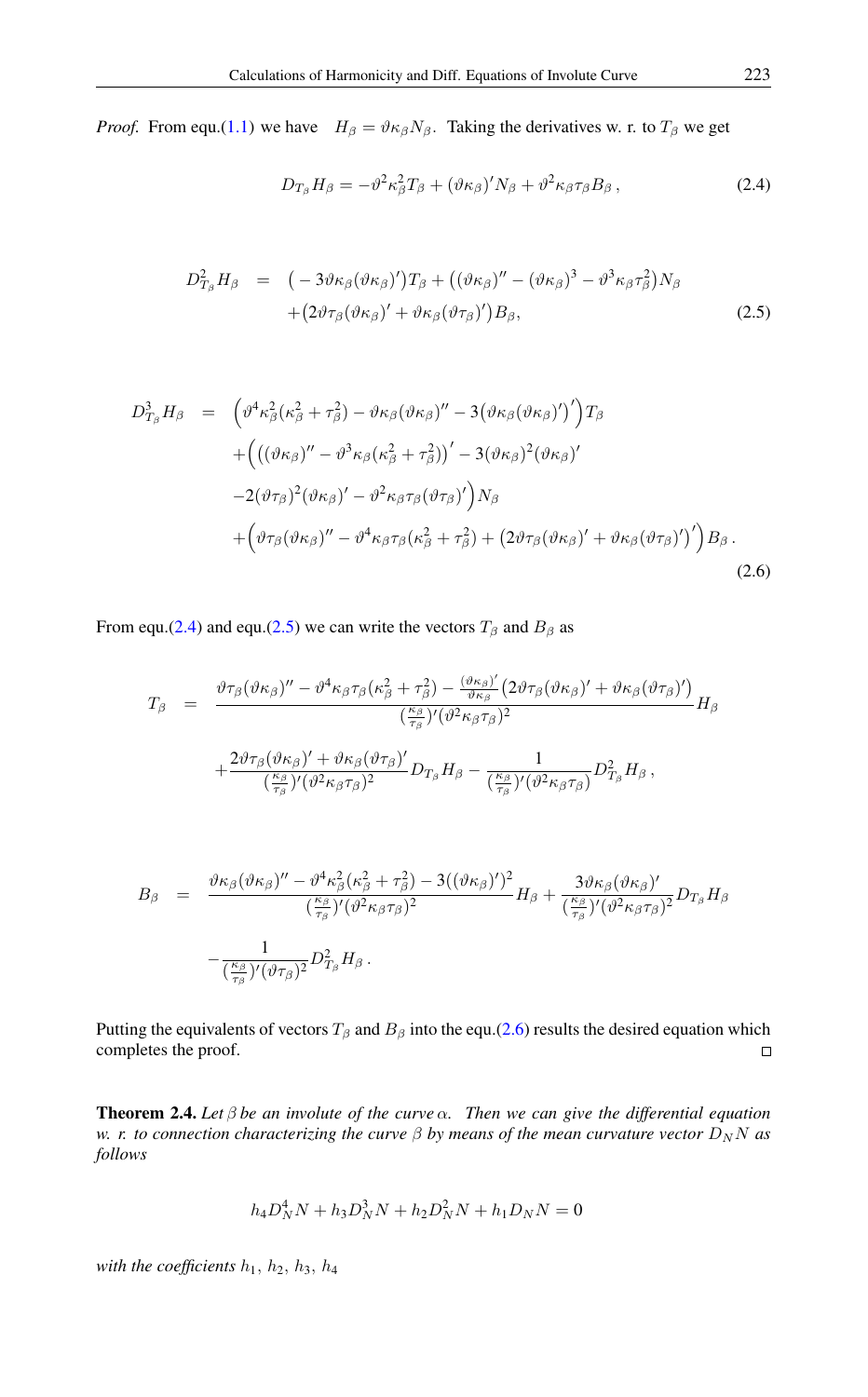$$
h_1 = \frac{(\kappa \tau' - \kappa' \tau)^2}{\kappa^2 + \tau^2} \left( \frac{(\kappa^2 + \tau^2)^{3/2}}{\kappa' \tau - \kappa \tau'} \right)',
$$

$$
h_2 = 3\frac{\kappa\tau' - \kappa'\tau}{\sqrt{\kappa^2 + \tau^2}} \left(\sqrt{\kappa^2 + \tau^2} (\sqrt{\kappa^2 + \tau^2})'\right)' - \left(\kappa^2 + \tau^2\right) \left(2\frac{\kappa\tau' - \kappa'\tau}{\kappa^2 + \tau^2} (\sqrt{\kappa^2 + \tau^2})'\right) + \sqrt{\kappa^2 + \tau^2} \left(\frac{\kappa\tau' - \kappa'\tau}{\kappa^2 + \tau^2}\right)',
$$

$$
h_3 = \left( \left( \kappa^2 + \tau^2 \right) \left( \kappa^2 + \tau^2 + \left( \frac{\kappa \tau' - \kappa' \tau}{\kappa^2 + \tau^2} \right)^2 \right) - \sqrt{\kappa^2 + \tau^2} \left( \sqrt{\kappa^2 + \tau^2} \right)^{\prime \prime} - 3 \left( \sqrt{\kappa^2 + \tau^2} \left( \sqrt{\kappa^2 + \tau^2} \right)^{\prime} \right) \left( 2 \frac{\kappa \tau' - \kappa' \tau}{\kappa^2 + \tau^2} \left( \sqrt{\kappa^2 + \tau^2} \right)^{\prime} + \sqrt{\kappa^2 + \tau^2} \left( \frac{\kappa \tau' - \kappa' \tau}{\kappa^2 + \tau^2} \right)^{\prime} \right) + \left( \frac{\kappa \tau' - \kappa' \tau}{\kappa^2 + \tau^2} \left( \sqrt{\kappa^2 + \tau^2} \right)^{\prime \prime} - \frac{\kappa \tau' - \kappa' \tau}{\sqrt{\kappa^2 + \tau^2}} \left( \kappa^2 + \tau^2 + \left( \frac{\kappa \tau' - \kappa' \tau}{\kappa^2 + \tau^2} \right)^2 \right) + \left( 2 \frac{\kappa \tau' - \kappa' \tau}{\kappa^2 + \tau^2} \left( \sqrt{\kappa^2 + \tau^2} \right)^{\prime} + \sqrt{\kappa^2 + \tau^2} \left( \frac{\kappa \tau' - \kappa' \tau}{\kappa^2 + \tau^2} \right)^{\prime} \right) \left( 3 \sqrt{\kappa^2 + \tau^2} \left( \sqrt{\kappa^2 + \tau^2} \right)^{\prime} \right),
$$

$$
h_{4} = \left( \left( \kappa^{2} + \tau^{2} \right)^{2} + \frac{(\kappa \tau' - \kappa' \tau)^{2}}{\kappa^{2} + \tau^{2}} - \sqrt{\kappa^{2} + \tau^{2}} (\sqrt{\kappa^{2} + \tau^{2}})^{''} - 3 \left( \sqrt{\kappa^{2} + \tau^{2}} (\sqrt{\kappa^{2} + \tau^{2}})^{'} \right) \right) \n\left( \frac{\kappa \tau' - \kappa' \tau}{\kappa^{2} + \tau^{2}} (\sqrt{\kappa^{2} + \tau^{2}})^{''} - \frac{\kappa \tau' - \kappa' \tau}{\sqrt{\kappa^{2} + \tau^{2}}} \left( \kappa^{2} + \tau^{2} + \left( \frac{\kappa \tau' - \kappa' \tau}{\kappa^{2} + \tau^{2}} \right)^{2} \right) \right) \n- \frac{(\sqrt{\kappa^{2} + \tau^{2}})^{'}}{\sqrt{\kappa^{2} + \tau^{2}}} \left( 2 \frac{\kappa \tau' - \kappa' \tau}{\kappa^{2} + \tau^{2}} \sqrt{\kappa^{2} + \tau^{2}} + \sqrt{\kappa^{2} + \tau^{2}} (\frac{\kappa \tau' - \kappa' \tau}{\kappa^{2} + \tau^{2}})^{'} \right) \right) \n+ \left( \left( (\sqrt{\kappa^{2} + \tau^{2}})^{''} - \sqrt{\kappa^{2} + \tau^{2}} (\kappa^{2} + \tau^{2} + (\frac{\kappa \tau' - \kappa' \tau}{\kappa^{2} + \tau^{2}})^{2}) \right)^{'} - 3(\kappa^{2} + \tau^{2}) (\sqrt{\kappa^{2} + \tau^{2}})^{'} \right) \n- 2(\frac{\kappa \tau' - \kappa' \tau}{\kappa^{2} + \tau^{2}})^{2} (\sqrt{\kappa^{2} + \tau^{2}})^{'} - \frac{\kappa \tau' - \kappa' \tau}{\sqrt{\kappa^{2} + \tau^{2}}} (\frac{\kappa \tau' - \kappa' \tau}{\kappa^{2} + \tau^{2}})^{'} \right) \left( (\frac{(\kappa^{2} + \tau^{2})^{3/2}}{\kappa \tau' - \kappa' \tau} )^{'} (\kappa^{2} + \tau^{2})^{3/2} \right) \n+ (\frac{\kappa \tau' - \kappa' \tau}{\kappa^{2} + \
$$

*Proof.* We can make use of equ. $(1.4)$  and also equ. $(1.8)$  in order to write the equivalents of derivatives  $D_{T_{\beta}}^3 H_{\beta}$ ,  $D_{T_{\beta}}^2 H_{\beta}$ ,  $D_{T_{\beta}} H_{\beta}$  with respect to N. It follows that

$$
H_{\beta}=D_{T_{\beta}}T_{\beta}=D_{N}N,~~D_{T_{\beta}}H_{\beta}=D_{N}^{2}N,~~D_{T_{\beta}}^{2}H_{\beta}=D_{N}^{3}N~\text{ and }~D_{T_{\beta}}^{3}H_{\beta}=D_{N}^{4}N.
$$

By the same method from equ.[\(1.5\)](#page-1-2) we can write the counterparts of coefficients  $h_{\beta 1}$ ,  $h_{\beta 2}$ ,  $h_{\beta 3}$ and  $h_{\beta 4}$  as  $h_1$ ,  $h_2$ ,  $h_3$  and  $h_4$ .

Setting the equivalents of coefficients and derivatives with respect to  $N$  into the equ.[\(2.3\)](#page-6-1) we get desired result which completes the proof. $\Box$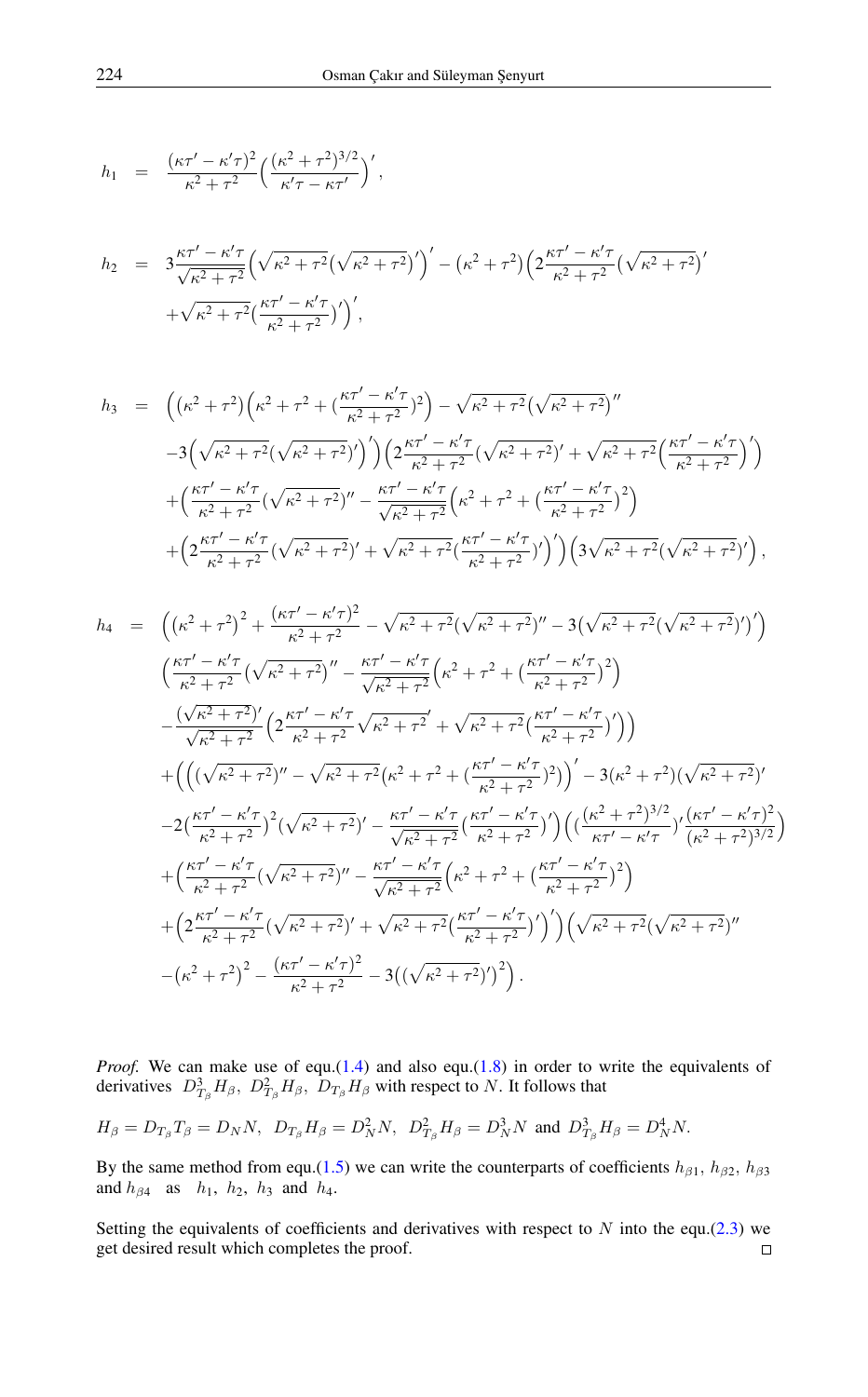<span id="page-9-0"></span>**Theorem 2.5.** Let  $\beta$  be an involute of  $\alpha$  with the mean curvature  $H_{\beta}$ . According to connection, *harmonicity ( biharmonic or 1-type harmonic) of the curve* β *can be expressed through the Frenet elements of* α *as*

1*. Involute curve* β *is biharmonic if*

$$
\frac{\kappa(\sqrt{\kappa^2+\tau^2})''}{\sqrt{\kappa^2+\tau^2}} - \kappa(\kappa^2+\tau^2+(\frac{\kappa\tau'-\kappa'\tau}{\kappa^2+\tau^2})^2) - 2\tau\frac{(\kappa\tau'-\kappa'\tau)(\sqrt{\kappa^2+\tau^2})'}{(\kappa^2+\tau^2)^{3/2}} - \tau(\frac{\kappa\tau'-\kappa'\tau}{\kappa^2+\tau^2})' = 0,
$$
  

$$
\tau(\kappa^2+\tau^2+(\frac{\kappa\tau'-\kappa'\tau}{\kappa^2+\tau^2})^2) - \frac{\tau(\sqrt{\kappa^2+\tau^2})''}{\sqrt{\kappa^2+\tau^2}} - 2\kappa\frac{(\kappa\tau'-\kappa'\tau)(\sqrt{\kappa^2+\tau^2})'}{(\kappa^2+\tau^2)^{3/2}} - \kappa(\frac{\kappa\tau'-\kappa'\tau}{\kappa^2+\tau^2})' = 0,
$$

*and*  $\kappa \kappa' + \tau \tau' = 0$ .

2*. Involute curve* β *is 1-type of harmonic if*

$$
\frac{\kappa(\sqrt{\kappa^{2}+\tau^{2}})''}{\sqrt{\kappa^{2}+\tau^{2}}} - \kappa(\kappa^{2}+\tau^{2}+(\frac{\kappa\tau'-\kappa'\tau}{\kappa^{2}+\tau^{2}})^{2}) - 2\tau\frac{(\kappa\tau'-\kappa'\tau)(\sqrt{\kappa^{2}+\tau^{2}})'}{(\kappa^{2}+\tau^{2})^{3/2}} - \tau\left(\frac{\kappa\tau'-\kappa'\tau}{\kappa^{2}+\tau^{2}}\right)' = -\lambda\kappa,
$$
  

$$
\tau(\kappa^{2}+\tau^{2}+(\frac{\kappa\tau'-\kappa'\tau}{\kappa^{2}+\tau^{2}})^{2}) - \frac{\tau(\sqrt{\kappa^{2}+\tau^{2}})''}{\sqrt{\kappa^{2}+\tau^{2}}} - 2\kappa\frac{(\kappa\tau'-\kappa'\tau)(\sqrt{\kappa^{2}+\tau^{2}})'}{(\kappa^{2}+\tau^{2})^{3/2}} - \kappa\left(\frac{\kappa\tau'-\kappa'\tau}{\kappa^{2}+\tau^{2}}\right)' = \lambda\tau,
$$

*and*  $\kappa \kappa' + \tau \tau' = 0, \ \lambda \in \mathbb{R}$ .

*Proof.* From equ.[\(2.5\)](#page-7-1) we have

$$
\Delta H_{\beta} = 3\vartheta \kappa_{\beta} (\vartheta \kappa_{\beta})' T_{\beta} + ((\vartheta \kappa_{\beta})^3 - (\vartheta \kappa_{\beta})'' + \vartheta^3 \kappa_{\beta} \tau_{\beta}^2) N_{\beta}
$$

$$
- (2\vartheta \tau_{\beta} (\vartheta \kappa_{\beta})' + \vartheta \kappa_{\beta} (\vartheta \tau_{\beta})') B_{\beta}
$$

Taking the equations  $(1.4)$  and  $(1.5)$  together into consideration we get

$$
\Delta D_N N = \left( \frac{\kappa (\sqrt{\kappa^2 + \tau^2})^{\prime \prime}}{\sqrt{\kappa^2 + \tau^2}} - \kappa (\kappa^2 + \tau^2 + (\frac{\kappa \tau' - \kappa' \tau}{\kappa^2 + \tau^2})^2) - 2\tau \frac{(\kappa \tau' - \kappa' \tau)(\sqrt{\kappa^2 + \tau^2})^{\prime}}{(\kappa^2 + \tau^2)^{3/2}} \right. \\
\left. - \tau \left( \frac{\kappa \tau' - \kappa' \tau}{\kappa^2 + \tau^2} \right)^{\prime} \right) T + \left( \sqrt{\kappa^2 + \tau^2} (\sqrt{\kappa^2 + \tau^2})^{\prime} \right) N + \left( -\kappa \left( \frac{\kappa \tau' - \kappa' \tau}{\kappa^2 + \tau^2} \right)^{\prime} \right. \\
\left. + \tau \left( \kappa^2 + \tau^2 + \left( \frac{\kappa \tau' - \kappa' \tau}{\kappa^2 + \tau^2} \right)^2 \right) - \frac{\tau (\sqrt{\kappa^2 + \tau^2})^{\prime \prime}}{\sqrt{\kappa^2 + \tau^2}} - 2\kappa \frac{(\kappa \tau' - \kappa' \tau)(\sqrt{\kappa^2 + \tau^2})^{\prime}}{(\kappa^2 + \tau^2)^{3/2}} \right) B.
$$

If we consider the case  $\Delta D_N N = 0$  from (i) of Theorem [1.2](#page-1-4) we obtain that the first proposition holds. By the same way if we consider the case  $\Delta D_N N = \lambda D_N N$  from (ii) of Theorem [1.2](#page-1-4) second proposition also holds. $\Box$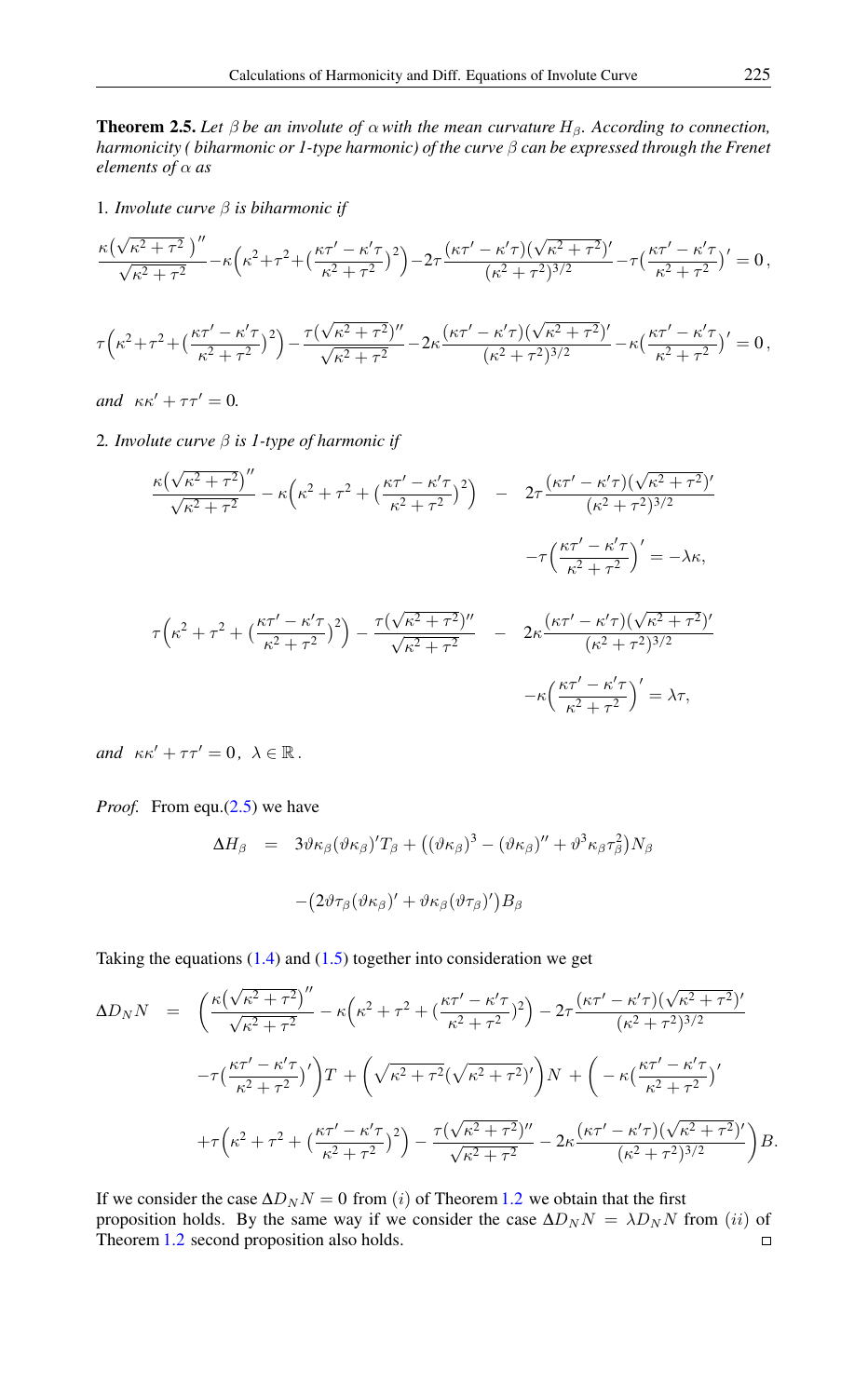**Corollary 2.6.** Let  $\beta$  be an involute of  $\alpha$ . If  $\alpha$  is a general helix then  $\beta$  is biharmonic with respect *to connection.*

*Proof.* If  $\alpha$  is a general helix then we have  $\tau/\kappa = const.$  First derivative of this equality is

$$
\kappa \tau' - \kappa' \tau = 0 \Longrightarrow \frac{\kappa}{\tau} = \frac{\kappa'}{\tau'} = const.
$$

From Theorem [2.5](#page-9-0) we write

$$
\sqrt{\kappa^2 + \tau^2} \sqrt{\kappa^2 + \tau^2} = 0 \implies \kappa \kappa' + \tau \tau' = 0
$$
  

$$
\implies \frac{\kappa}{\tau} = \frac{\kappa'}{\tau'} = const.
$$

Again from Theorem [2.5](#page-9-0) taking the equality  $\kappa/\tau = const$  into account we get

$$
\kappa \Big( \frac{(\sqrt{\kappa^2 + \tau^2})^{\prime \prime}}{\sqrt{\kappa^2 + \tau^2}} - (\kappa^2 + \tau^2) \Big) = 0 \text{ and } -\tau \Big( \frac{(\sqrt{\kappa^2 + \tau^2})^{\prime \prime}}{\sqrt{\kappa^2 + \tau^2}} - (\kappa^2 + \tau^2) \Big) = 0.
$$

This system yields that

$$
(\kappa - \tau) \left( \frac{(\sqrt{\kappa^2 + \tau^2})^{\prime\prime}}{\sqrt{\kappa^2 + \tau^2}} - (\kappa^2 + \tau^2) \right) = 0
$$

 $\Box$ 

and we obtain  $\kappa/\tau = const.$  Hence the condition  $\Delta D_N N = 0$  is satisfied.

Corollary 2.7. *Let* β *be an involute of* α*. If* α *is a circular helix then* β *is 1-type of harmonic with respect to connection.*

*Proof.* If  $\alpha$  is a circular helix then we have  $\kappa = const$  and  $\tau = const$ . From theorem we have  $-\kappa(\kappa^2 + \tau^2) = -\lambda\kappa$  and  $\tau(\kappa^2 + \tau^2) = \lambda\tau$ . If we consider the case  $\Delta D_N N = \lambda D_N N$ , it is clear that the involute curve  $\beta$  is of 1-type harmonic provided  $\lambda = \kappa^2 + \tau^2$ .  $\Box$ 

**Example 2.8.** Given that the curve  $\alpha(s) = \frac{1}{s}$  $\overline{z}$ (coss, sins, s) be a circular helix. It is plain to write the involute curve  $\beta(s)$  as

$$
\beta(s) = \frac{1}{\sqrt{2}}(\cos s - (c - s)\sin s, \ \sin s + (c - s)\cos s, \ c), \ c \in \mathbb{R}.
$$
  
It follows that  $W_{\beta} = (\frac{\sqrt{2}}{\lambda})W$  and  $H_{\beta} = \frac{1}{\sqrt{2}}(-T + B) = D_N N$ .

Taking the above theorems into account we can write the characterizations of the curve  $\beta$  through the Frenet elements of  $\alpha$  in the following cases.

*i)* 
$$
D_N(\frac{1}{\lambda}W) - \frac{1}{\lambda}D_NW - (\frac{1}{\lambda})'W = 0,
$$
  
\n*ii)*  $D_N^{\perp}(\frac{1}{\lambda}W) - \frac{1}{\lambda}D_N^{\perp}W - (\frac{1}{\lambda})'W = 0,$   
\n*iii)*  $D_N^3N + D_NN = 0.$ 

Conclusion Writing differential equations and defining the harmonicity of a curve in Euclidean space are well known. From this point of view, by taking the advantage of properties of connected curves we derive the necessary conditions and also clarify the differential equations of involute of a curve in terms of the Frenet apparatus of the main curve. We wish this work inspire the scholars to make scientific studies in non-Euclidean spaces.